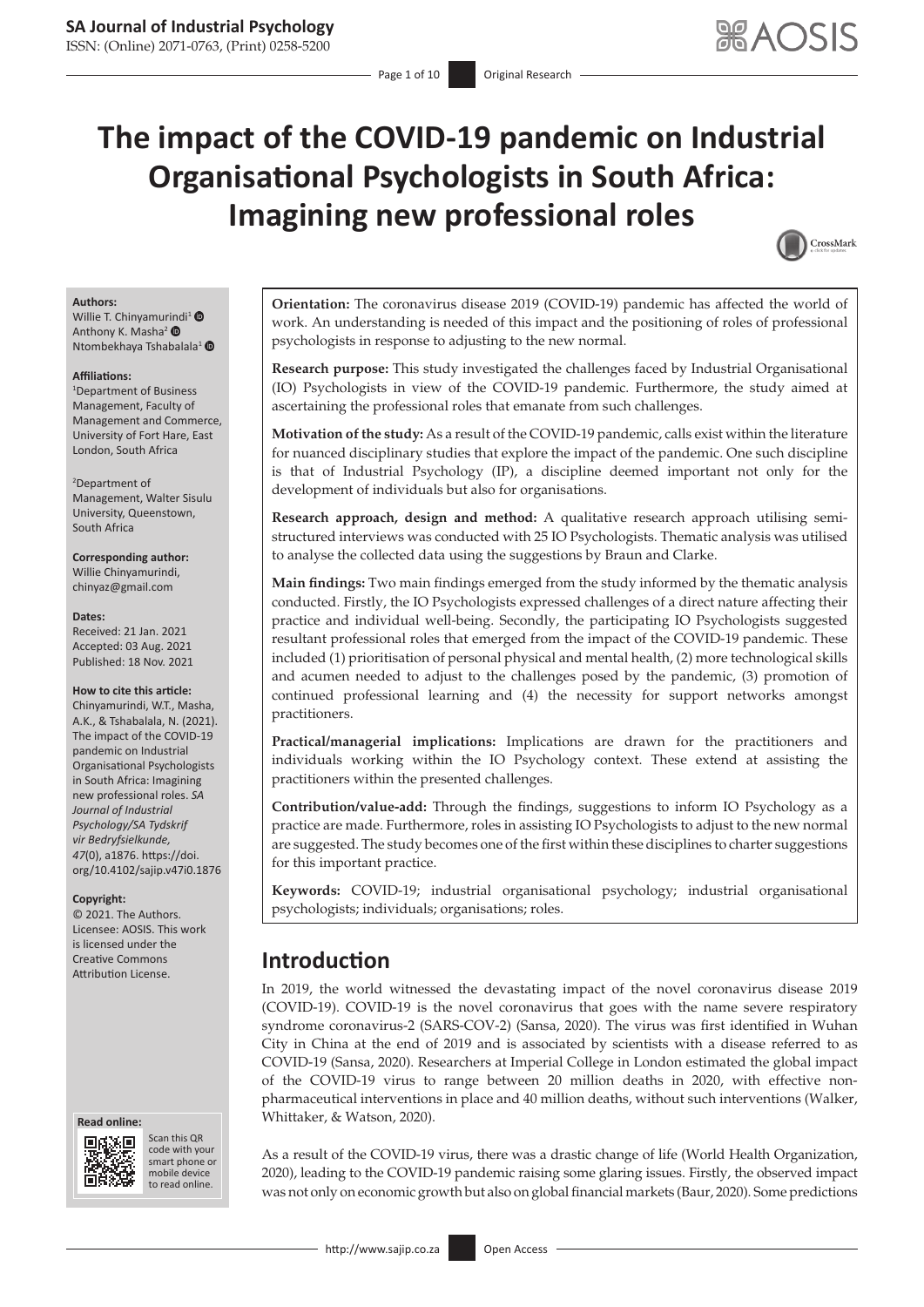estimated that the global economy could witness its slowest ever growth rate since 2009 (Organisation for Economic Cooperation and Development, 2020). On the business front, expectations were that businesses would be affected by the pandemic, including the management of people (Bapuji et al., 2020). There is acknowledgement of the need to adjust to the new normal and a move towards some form of normality given the difficulty posed by the COVID-19 pandemic (Handfield, Graham & Burns 2020; Trautrims, Schleper, Cakir & Gold, 2020).

It is also acknowledged that the COVID-19 pandemic has a compounding effect, especially on the vulnerable in society (Raju & Van Niekerk, 2020), inclusive of their area of habitation (Raju & Ayeb-Karlsson, 2020). Such a state of affairs exists as a threat to individuals' health and well-being (Beckman, Mechanic, Shah, & Figueroa, 2021). In countries such as South Africa, the COVID-19 pandemic is believed to exacerbate the already existing challenges of poverty (Van der Merwe, 2020). The COVID-19 pandemic has impacted even the work of the non-governmental sector with devastating consequences (Ned, McKinney, McKinney, & Swartz, 2020).

Given the challenge of the COVID-19 pandemic, some calls to address COVID-19 related challenges exist within the literature. Firstly, there is a need to be expansive whilst understanding the impact of the COVID-19 pandemic and explore the support provided. The focus then is on understanding micro issues and linkages with macro issues stemming from the impact of the COVID-19 pandemic (Cho, 2020). Emerging empirical focus within South Africa has been centred on understanding the impact of the COVID-19 pandemic at a wider societal level, including interventions for support (De Klerk, Joubert, & Mosca, 2021). This places importance on understanding the impact of the COVID-19 pandemic and the targeted interventions from an organisational and institutional unit of analysis (Magezi & Manzanga, 2020). This has seen studies emerge from an organisational lens and relying mostly on managers and employees as informants (Atiku, Jeremiah, & Boateng, 2020). Secondly, calls exist for more disciplinary contributions to understanding the COVID-19 pandemic. This is observed within the psychology discipline concerned with understanding 'human behaviour', warranting further inquiry in how the pandemic as a challenge can be addressed (Pillay & Barnes, 2020, p. 148).

Given the evolving nature of developments around the COVID-19 pandemic, the voices of experts within the field and disciplines of Industrial Organisation (IO) Psychology can be useful in enhancing understanding of the unfolding complexity. An IO Psychologist is viewed through the South African Health Professions Act as an individual who assists adults in adjusting to work-related issues by applying psychology principles (South African Department of Health, 2012). IO Psychologists are deemed an important conduit in assisting employees with counselling related to personal and

work problems (De jager-van Straaten, Jorgensen, Hill, & Nel, 2016). With the ambivalence that exists around the current business environment given the COVID-19 pandemic (McKinsey 2020), IO Psychologists' role may be deemed critical in such a situation.

Practitioners within the IO Psychology discipline become important both for the individual and for the organisational growth (Bergh, 2012). Furthermore, IO Psychologists seek to maintain a fit between an employee and their workplace (Schreuder & Coetzee, 2010). IO Psychology's strength is not their knowledge of theory but its application to real-life scenarios (Cilliers & Flotman, 2016). Given this important role of IO Psychologists, there is also a need to understand such practitioners' views, especially regarding the changing nature of work and the impact of the COVID-19 pandemic. As evident in emerging international work, the benefit here is the potential to understand the impact of the COVID-19 pandemic and to link this with already existing issues and challenges on the ground (Blustein et al., 2020). This becomes important, especially within a South African context, as IO Psychology has been framed to have a more community development function (Van Zyl, Nel, Stander, & Rothmann, 2016).

# **Research purpose and objectives**

The scope of this research is within the field of IO Psychology. The views and opinions of IO Psychologists on how the COVID-19 pandemic will affect their discipline can be a useful precursor to interventions that assist such practitioners. Calls exist within the literature for sector influenced responses to the challenges of the COVID-19 pandemic in response to discipline and community needs (Hudecheck, Siren, Grichnik, & Wincent, 2020). The research thus sought to understand the framing of the COVID-19 pandemic to IO Psychology as a practice and explore the role of IO Psychologists as a result of all this. The following research question was set: *How do IO Psychologists frame the COVID-19 pandemic as part of their personal and professional experience and what envisaged role do they play as part of this framing?*

# **Literature review Theoretical lens**

The study has borrowed from two main theoretical considerations. Firstly, the human capital theory: At the core of the human capital theory is the emphasis on human resources existing as a competitive advantage source (Bag & Gupta, 2019). This places importance on the existence of such resources and also on their management (Hofmann & Rüsch, 2017). In response to challenges, organisations can use internal or external capabilities for their advantage (Barreto, Amaral, & Pereira, 2017). This can include the use of technology, changes to organisational structure and work plans to respond to the challenges experienced (Telukdarie, Buhulaiga, Bag, Gupta, & Luo, 2018). This can be a source of competitive advantage (Evans, 2019). A second theoretical consideration is the job demands-resources model (Bakker & Demerouti, 2007) and its emphasis on the individual and the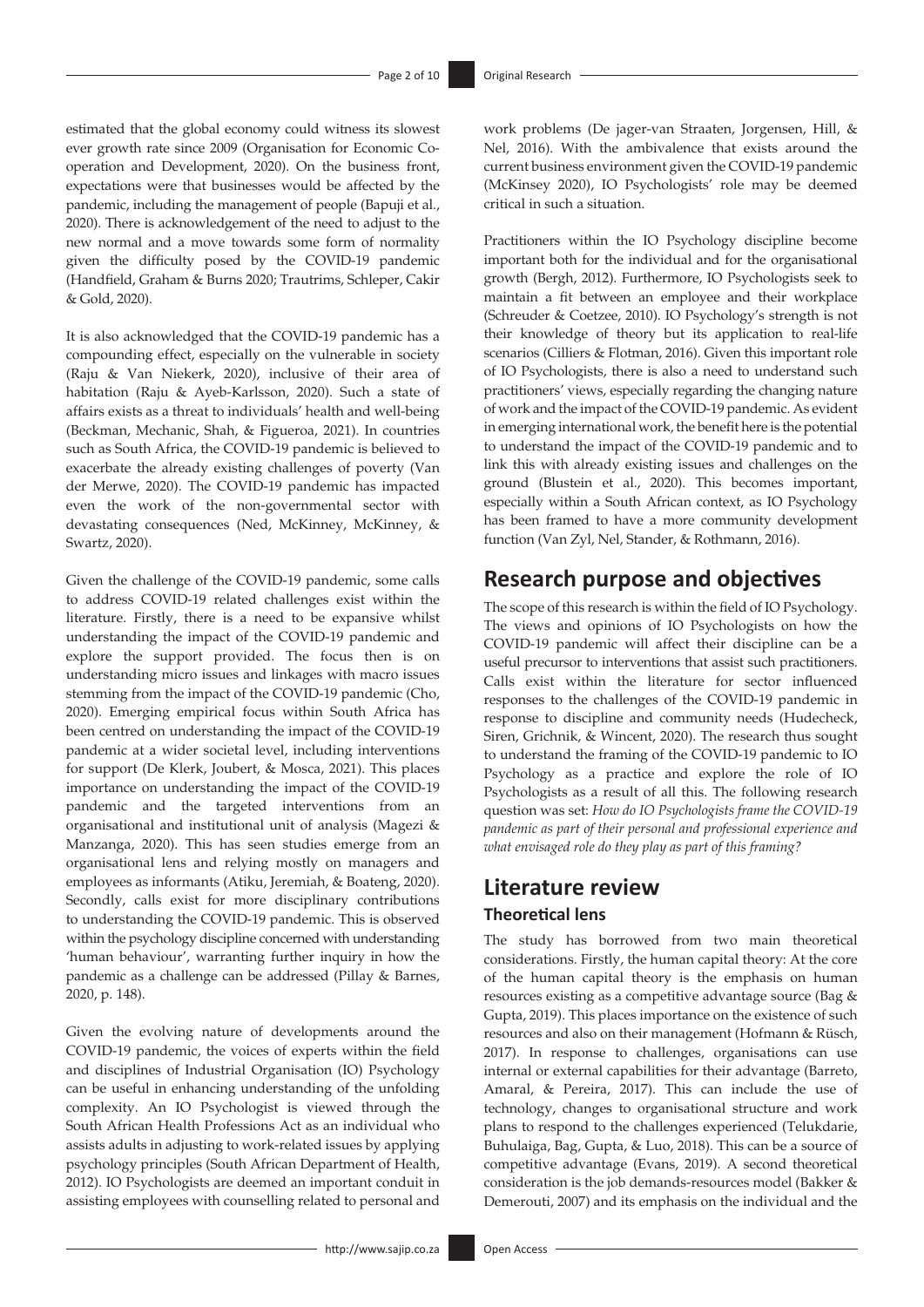demands and resources needed as a part of the employment experience (Carlson et al., 2017). The demands can exert psychological and physical strain on the individual (Bakker & Demerouti, 2007). Resources then emerge to manage such strain and consist of dimensions of a cognitive, social and psychological nature in promoting employee well-being (Ryff, 2013).

### **Empirical literature**

The first quarter of 2020 was a hard time for the global community with the outbreak of the COVID-19 virus (Demuyakor, 2020), which forced the World Health Organisation (WHO) to declare it a global pandemic (Adu, Mpu, & Adu, 2020). As an unprecedented phenomenon in history (Yong, 2020), the outbreak of the COVID-19 pandemic saw the largest disruption in history by causing worldwide disruption in literally all spheres of life (UN Policy Brief: Education during COVID-19 and beyond, 2020). This is acknowledged by Hlatshwayo (2020) as a major challenge, especially in contemporary society. Therefore, to understand the impact of the COVID-19 pandemic on aspects related to work, there is a need to acknowledge the already precarious situation prevailing pre-COVID-19.

#### **Impact of the COVID-19 pandemic**

The COVID-19 pandemic has affected the personal and professional lives of individuals. The pandemic has led to changes that have impacted not only individuals but also the industries they operate in (Adu et al., 2020). One such impact has been remote working with technology occupying a huge role (Abdulamir & Hafidh, 2020; Di Pietro, Biagi, Costa, Karpiński, & Mazza, 2020; Raheem & Khan, 2020). Regrettably, as a result of the pandemic, this in turn has led to structural changes to work and to job losses (Bawa, 2020; Demuyakor, 2020; Mhlanga & Moloi, 2020). Such a situation affects the individual, especially mentally (Di Pietro et al., 2020).

A general assumption, being supported by evidence, is that the pandemic impacts decent work conditions. This includes observed changes in work conditions and notably a reduction in the hours of work (International Labor Organisation, 2020b) and a possible increase in the unemployment rate (International Labor Organisation, 2020c). Others believe the impact of the COVID-19 pandemic to be negative and with some possible positives to emerge in assisting affected individuals (Akkermans, Richardson & Kraimer, 2020). One such belief is the need to revisit organisational policies to be in line with new work arrangements (Russell, 2019). This behaviour is observed as common, especially when organisations are faced with a period of uncertainty (Del Giudice et al., 2017; Reimers & Schleicher, 2020).

Given these challenges posed by the COVID-19 pandemic affecting the nature of work, the situation appears dire for those who are still in employment. The situation has resulted in job security concerns and heightened anxiety amongst those already employed (International Labor Organization, 2020a; Kelly, 2020). The situation is made worse especially for those who were unemployed, given their already existing challenges (Hooley, Sultana, & Thomsen, 2000). In essence, the entire labour market system can be considered as experiencing a career shock as a result of the COVID-19 pandemic (Cox, 2020a, 2020b). Given such a situation, not only is an individual response needed but one that is also cognisant of the organisation (Van Hoek, 2020).

#### **Effect of the COVID-19 pandemic**

Given the presented impact, there is a need to ascertain the role that IO Psychology can play (Rudolph & Zacher, 2020) to proffer a more nuanced position around experiences related to the impact of the COVID-19 pandemic. This argument is heightened in the work of Guan, Deng and Zhou (2020) who argued for the need of a response to COVID-19 to be culturally sensitive to local conditions and issues. Furthermore, there is a continued need to understand how a range of organisations respond to COVID-19 and its impact on the firm's operation and performance (Rapaccini, Saccani, Kowalkowski, Paiola, & Adrodegari, 2020).

A prediction exists that more individuals will begin to develop extra skills to remain employable (Jerman, Pejić Bach, & Aleksić, 2020), given the possibility of job losses. This individual effort has the potential to enhance organisations in the long run. Skills that will be needed in a post-COVID-19 world centre around the acquisition of digital skills. This necessitates individuals being cognisant in the usage of technologies that enhance connectivity, such as telecommuting, virtual teams and cloud computing (Li, 2016).

In countries such as Namibia, flexibility and technology have helped employers and employees respond to the COVID-19 pandemic (Atiku et al., 2020). Some caution against the need for technology preparedness, especially given the proliferation of technology usage (Naidoo, 2020). This has led to organisational and individual preparedness in acquiring digital literacy skills (Chinyamurindi, 2020a). A starting point may be to manage prevailing negative thoughts and stereotyping that involve the role of technology within the confines of work (Chinyamurindi, 2020b), including attitudes towards technology, especially during the pandemic (Jere, 2020).

Within a post-COVID world, as in the current situation, there will be a continued emphasis on promoting aspects related to health and safety including general well-being. This becomes important keeping in mind the concept of inclusion especially as individuals find their way in a difficult world. There should thus be emphasis on the importance of continued efforts that promote health within the workplace (Ipsen, Kirchner, & Hansen, 2020). Given the lessons learned during the pandemic, a post-COVID-19 world is predicted to place more awareness on issues that promote employee health and safety (O'Connor et al., 2020).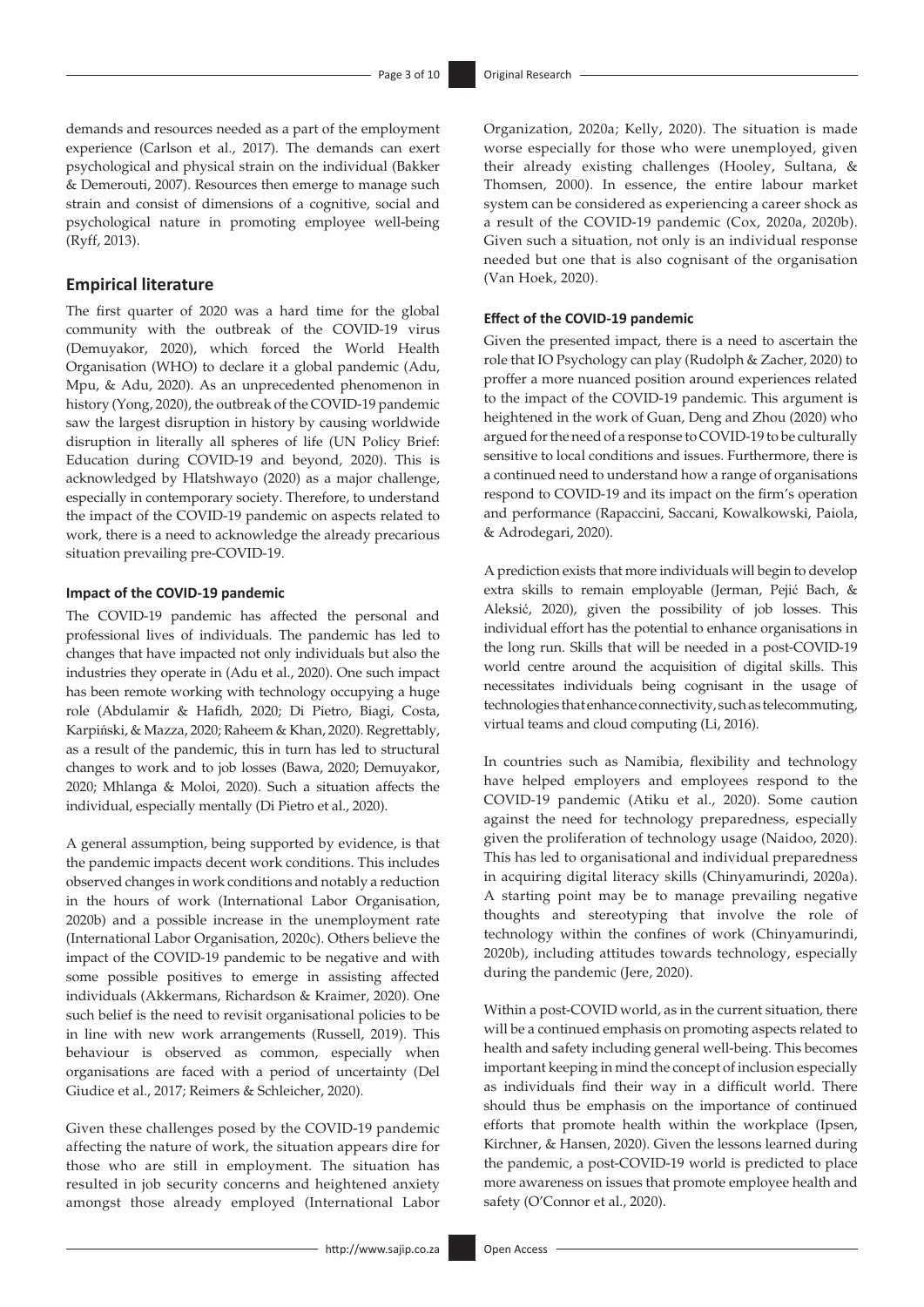As a response to the COVID-19 pandemic, there is a need for IO Psychologists and researchers to be responsive to the challenges and opportunities posed by the COVID-19 pandemic in a proactive manner (Rudolph et al., 2020). Challenges such as mental health issues will affect individuals during and post-COVID-19 era (Akhter-Khan & Wai, 2020). In Singaporean organisations, calls have been made for effective and efficient organisational support structures that should be in place to assist individuals as they navigate through the challenges posed by the COVID-19 pandemic (Lee, Goy, Sng, & Lew, 2020). Efforts and experiences of managing the COVID-19 pandemic can be instrumental in preparing for future pandemics and disasters that may result (Auer, 2021).

### **Research method**

An interpretivist research philosophy hinging on the qualitative research method was adopted for this study. There is an acknowledgement of the merit of such a philosophy and research approach, especially in understanding complexity that may accompany the human experience (Chinyamurindi, 2020c) and enable the social researcher to appreciate the subjective meaning of social action (Bryman et al., 2018; Delport, Fouché & Schurink, 2018).

### **Sampling and research participants**

A non-probability sampling approach was used, relying on a purposive sampling technique because the participants were deemed as 'information-rich' and illuminative, that is, they would offer useful manifestations of the impact of the COVID-19 pandemic on Industrial Organisational (IO) Psychologists in South Africa (Cohen, Manion, & Morrison, 2018; Rule & John, 2017). The aim was to narrow focus only on those characteristics needed in the sample (Mooi, Sarstedt, & Mooi-Reci, 2018; Morgan & Sklar, 2018; Nardi, 2018), that is, experts within the IO Psychology field. The key informants were identified through known contacts and the following professional bodies: (1) South African Board for People Practices, (2) the Psychological Society of South Africa, (3) South African Career Development Association and (4) the Institute for People Management. A total of 25 IO Psychologists, of which 11 white people, 7 black people, 5 coloured and 2 Indians, took part in the research, with data being collected over a 6-month period (see Table 1 for demographic characteristics of participants).

The following inclusion and exclusion criteria were used to select participants: (1) a participant had to be a registered IO Psychologist in good standing with the Health Professions Council of South Africa and (2) a participant had to be classified as an expert in any of the IO Psychology discipline areas. To be considered an expert, participants had to have at least 4 years of work experience within their discipline area. The key informants further used these criteria in the recruiting process. This ensured consistency in the information gathered from the participants' experiences. The participants' demographic characteristics are illustrated in Table 1.

### **Data collection and data recording**

The guiding aims and research question made it possible to use a qualitative research approach, especially given the complexity that has been created by the COVID-19 pandemic. In achieving all this, semi-structured interviews were utilised with IO Psychologists in practice operating in South Africa. A total of 25 interviews were conducted over the Zoom platform with the IO Psychologists in practice. The interviews were video-recorded with permission. Each interview lasted between 30 and 50 min.

### **Strategies to ensure data integrity**

There is a need to ensure data quality and reporting. The researcher paid attention to many strategies. Firstly, in terms of credibility, all interviews were conducted and recorded over the Zoom platform. This allowed for a platform for interviewing whilst respecting social distancing rules of COVID-19 and enabling recording (done with permission) of each interview. Secondly, after the data had been collected through the video interviews, transcriptions were made and sent back to the participants to correct anything if the need existed. Thirdly, data were collected over 6 months, and this allowed for data collection work, inclusive of transcriptions, to be done without pressure. The 6-month period also ensured that we managed to capture IO Psychologist experiences at the onset, as well as a few months during the course of the pandemic.

### **Data analysis**

An interpretivist approach was adopted for data analysis in this study. A qualitative thematic analysis approach was

| Participant    | Gender (race) | Years of experience<br>as an IOP | Location       |
|----------------|---------------|----------------------------------|----------------|
| $\mathbf{1}$   | Female (W)    | $\overline{7}$                   | Johannesburg   |
| $\overline{2}$ | Male (W)      | 6                                | Cape Town      |
| 3              | Female (C)    | 10                               | Johannesburg   |
| 4              | Female (W)    | 15                               | Port Elizabeth |
| 5              | Male (B)      | 13                               | Pretoria       |
| 6              | Male (C)      | 11                               | Cape Town      |
| 7              | Male (B)      | $\overline{4}$                   | Port Elizabeth |
| 8              | Female (W)    | 4                                | Johannesburg   |
| 9              | Female (W)    | 9                                | Pretoria       |
| 10             | Female (C)    | 14                               | Cape Town      |
| 11             | Female (W)    | 8                                | Johannesburg   |
| 12             | Female (W)    | 10                               | Pretoria       |
| 13             | Female (I)    | 16                               | Pretoria       |
| 14             | Male (B)      | 9                                | Johannesburg   |
| 15             | Female (B)    | 8                                | Pretoria       |
| 16             | Female (C)    | 10                               | Bloemfontein   |
| 17             | Male (B)      | 11                               | Port Elizabeth |
| 18             | Male (W)      | 15                               | Pretoria       |
| 19             | Male (W)      | 15                               | Johannesburg   |
| 20             | Male (W)      | 11                               | Durban         |
| 21             | Male (C)      | 9                                | Johannesburg   |
| 22             | Male (B)      | 10                               | Pretoria       |
| 23             | Female (I)    | 15                               | Durban         |
| 24             | Male (B)      | 4                                | Pretoria       |
| 25             | Male (W)      | $\overline{7}$                   | Johannesburg   |

W, white person; B, black person; C, coloured person; I, Indian person; IOP, Industrial Organisational Psychologist.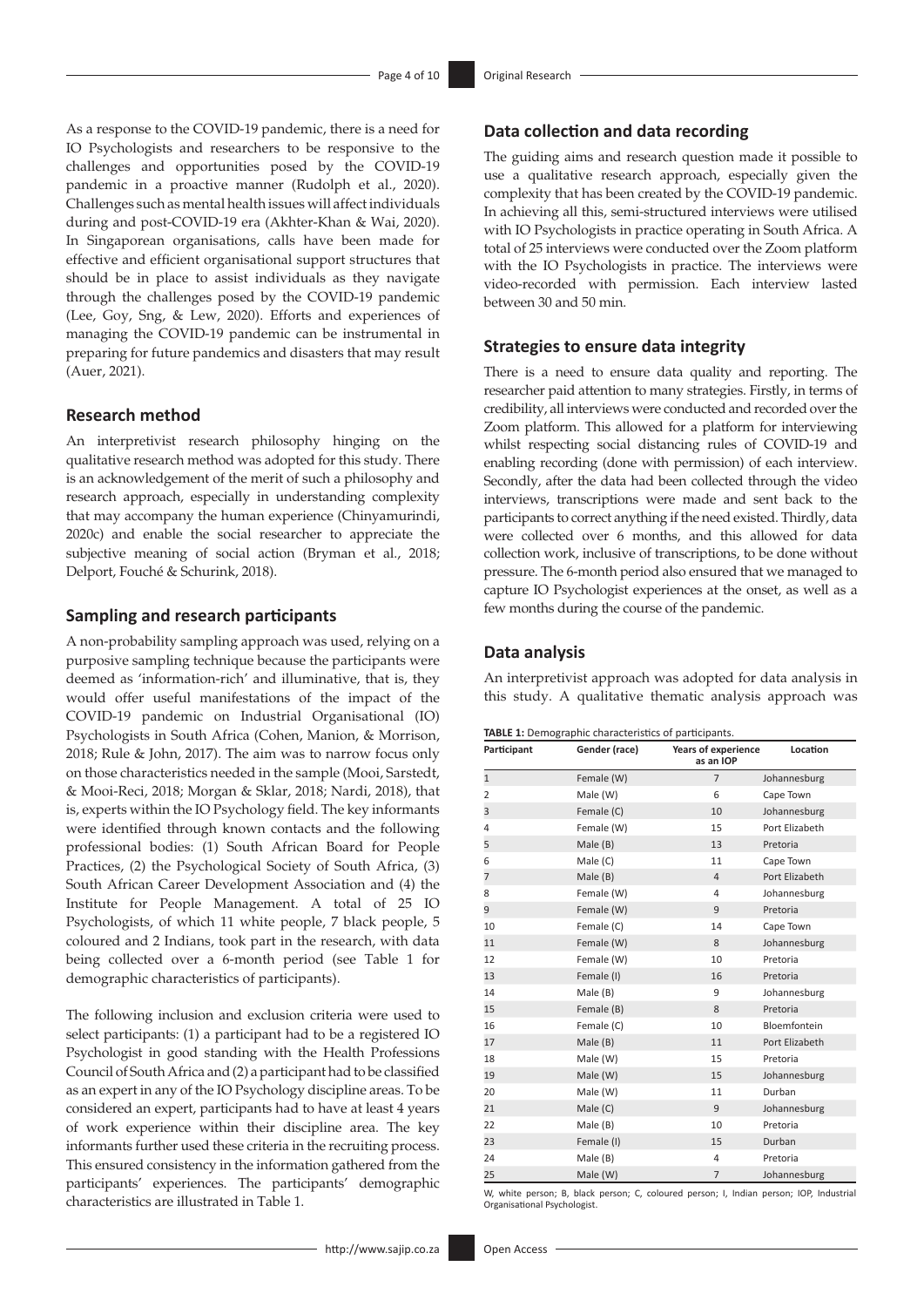utilised. Over the 6 months of data collection, the interviews were transcribed soon after each interview. The transcripts were then entered into the QSR NVivo 9 data analysis and management software (Reuben & Bobat, 2014). The software was used to code each of the transcripts' paragraphs into themes and sub-themes. The coding was performed using the participants' own words wherever possible. However, the researcher did not only rely on the software to develop the themes; it was also used as a complementary method to develop themes. Thematic analysis was utilised to analyse the qualitative data by identifying and examining common patterns within the data (Vaismoradi, Turunen & Bondas, 2013). In analysing the data through thematic analysis, the six steps advocated by Braun, Clarke, Hayfield and Terry (2019), as shown in Table 2, were utilised.

### **Ethical considerations**

The research adhered to ethical guidelines. Firstly, ethical clearance was applied for and granted by the participating institution, the University of Fort Hare Research Ethics Committee where the researchers are based, reference number: CHI001. Secondly, permission was solicited and granted from participants to the study. The researchers assured participants of their confidentiality, anonymity and privacy (Devlin, 2018; Ferreira, 2018; Patten & Newhart, 2018) and emphasised that pseudonyms would be utilised throughout the research. Thirdly, the researchers also adhered to other ethical considerations that included informed consent (Kumar, 2019; Pajo, 2018; Saunders & Lewis, 2018) and the right to withdraw from the research at any point (Neuman, 2014). Finally, after transcribing the interviews, copies were sent back to the participants as a way of verification. Participants were free to add or correct the transcriptions and return them to the researchers.

## **Findings**

Three main findings emerged from the study informed by the thematic analysis conducted. Firstly, the participating IO Psychologists narrated experiences of personal challenges related to the COVID-19 pandemic. Secondly and related to the professional sphere, the IO Psychologists expressed challenges of a direct nature affecting their practice and individual well-being. Thirdly, the participating IO Psychologists suggested resultant professional roles that emerged from the impact of the COVID-19 pandemic. These

**TABLE 2:** Phases of thematic analysis.

| Phase                                 | Description                                                                |  |
|---------------------------------------|----------------------------------------------------------------------------|--|
| Familiarising yourself with your data | Actively reading and re-reading data to<br>obtain an overall understanding |  |
| General initial codes                 | Noting important aspects of data                                           |  |
| Searching for themes                  | Identify codes and form codes into<br>themes                               |  |
| Reviewing themes                      | Relating the themes to codes and the<br>entire data set                    |  |
| Defining and naming themes            | Producing clear definitions and names for<br>themes                        |  |
| Producing the report                  | Final analysis of themes relating to the<br>initial research question      |  |

*Source*: Braun, V., Clarke, V., Hayfield, N., & Terry, G. (2019). *Thematic analysis*. Singapore: Springer.

included (1) prioritisation of personal physical and mental health, (2) more technological skills and acumen needed to adjust to the challenges posed by the pandemic, (3) promotion of continued professional learning and (4) the necessity for support networks amongst practitioners. These results are presented in the next section.

### **Theme 1: Impact of COVID-19 on the Industrial Psychologist as an individual**

The participating IO Psychologists expressed the direct impact of the COVID-19 pandemic. A sub-theme that emerged as a direct impact of the COVID-19 pandemic was the individual IO Psychologists being infected by the virus. One participant narrated this experience:

'I knew based on the symptoms that something was wrong with my system. Being tested was really a no brainer [*yet still important*]. Upon receiving the text message, I prepared myself for 14 days of hell. Quarantine meant no work. It was tough.' (Participant 17, Male, Port Elizabeth)

Upon testing positive for the virus, another participant also narrated the impact this had on their work. This participant although, having recovered, expressed challenges related to post-recovery:

'So I went through whole formality leading to recovery. I thought I was fine, but this was not to be. To this day, I have breathing challenges, and I know I may not have COVID, but I am just not the same. Given this, I have to slow down. This means taking breaks during the period even steam myself.' (Participant 9, Female, Pretoria)

Participants also narrated a great ordeal of mental challenges as a result of the COVID-19 pandemic. One participant expressed the following:

'There is a great deal of anxiety and uncertainty. We are all scared. We try to be strong and not let our guard down but each day we realise the depth of difficulty that awaits us. So I am scared, but I also realise that I have little or no control on these things.' (Participant 4, Female, Port Elizabeth)

Another participant expressed concern about the future of their practice, given the challenges posed by the COVID-19 pandemic:

'Given the turn of events, we have to be constantly planning according to what is going on. The difficulty is that from a national point of view, we appear to be unsure. This uncertainty is unsettling but also questions the future of what I am doing.' (Participant 18, Male, Pretoria)

### **Theme 2: Impact of COVID-19 on the Industrial Organisation Psychologist as a professional**

Participants were also quick to mention the impact of the lockdown restrictions and how they affected IO Psychologists' work. One participant articulated this with a referral to the stages of the lockdown in South Africa:

'Stages 5 and 4 were the worst. The work we do requires social interaction and these stages appeared to be the most restricted in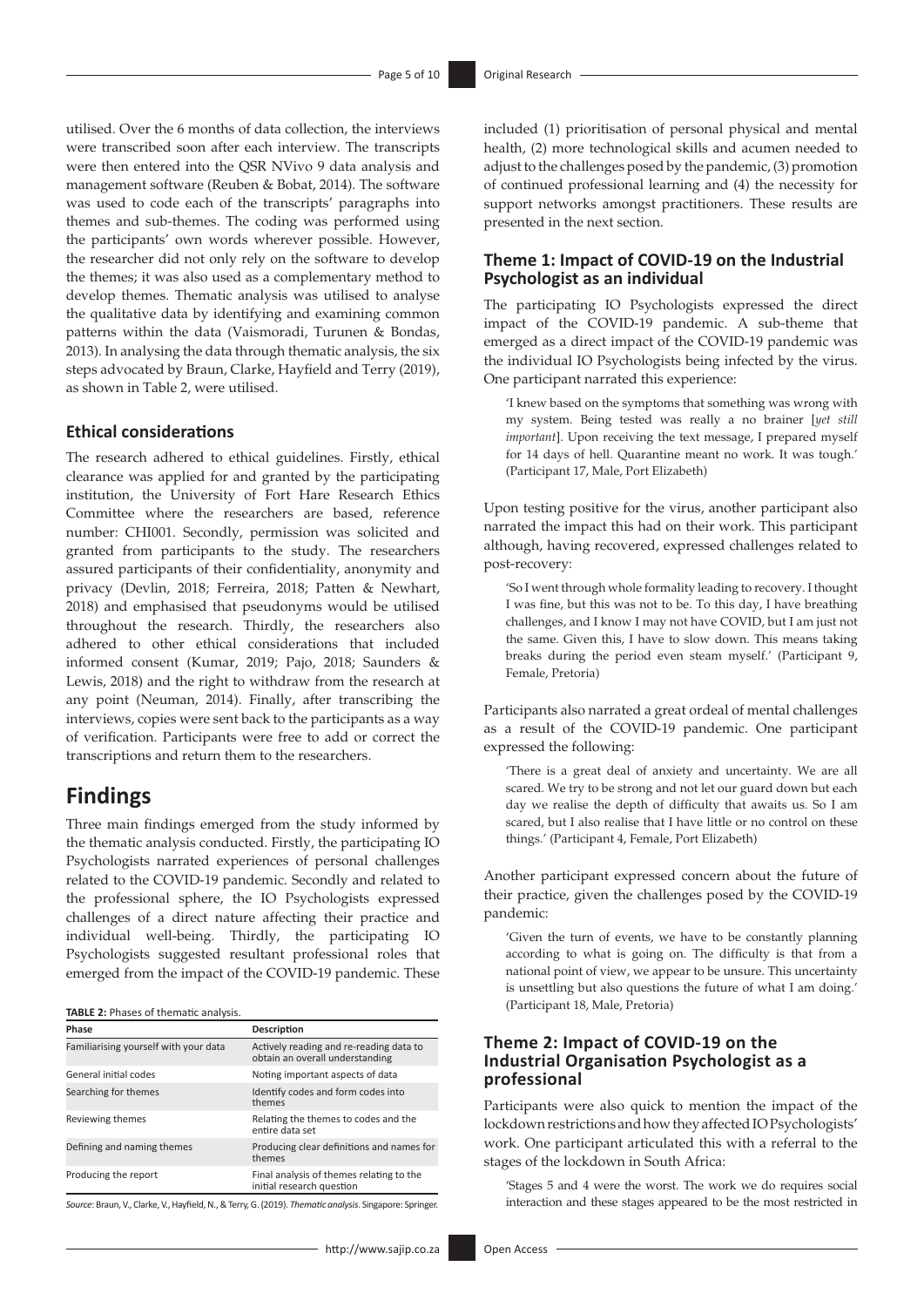terms of interaction. Yes, I had a few clients who wanted me to work online, but the damage had been done. I lost three big opportunities over a 5-month period. This takes a toll especially when you are self-employed.' (Participant 3, Female, Johannesburg)

Participant 20 was scathing at how some of the restrictions were handled. For instance, this participant was scheduled to work with clients in the food and beverage sector, particularly handing alcoholic products:

'The food and beverages sector was the worst affected. There appeared to be a so-called expert opinion that called for sporadic changes to this sector during the lockdown phase. So whenever things looked good with trade happening, there was hope. However, this on and off leading to this client of mine calling off my services permanently. The uncertainty was not good for business.' (Participant 20, Male, Durban)

Another concern was the inevitable possibility of cut-backs. The participating IO Psychologist narrated planning for austerity given the pandemic. This meant the possibility of letting go of support staff especially and even changes concerning rentals of properties where the practice was based. Participant 1 narrated this harrowing ordeal:

'Austerity was the order of the day. I relied on Road Accident Fund claims, but I considered some serious cut-backs when these dried. These included from cutting hours of support staff to even letting go of one or two of my workers.' (Participant 1, Female, Johannesburg)

Participant 2 also narrated the same harrowing ordeal, inclusive of personal and logistical cut-backs:

'As a result of the pandemic, I had seriously considered cutting back. The biggest casualties for me were my staff. It was painful to let staff go but also, because of lack of business, I had to scale back in terms of logistical issues. These included even finding a new premise near Belville that was affordable.' (Participant 2, Male, Cape Town)

Other participants also expressed indirect effects of the pandemic, noting the challenge of those who work for them, particularly the interns. One participant bemoaned the challenge the pandemic has, especially on assisting the next generation of IO Psychologists:

'I am not sure if in the next 2 years I will be taking any more interns because of the challenges meted out by the pandemic. Imagine being closed down for 3 months straight, whereas the interns need interaction as part of their experience. So imagine 15 practitioners cutting down on this important aspect of professional development. It can only mean great challenges ahead.' (Participant 16, Female, Bloemfontein)

A related concern amongst the participating IO Psychologists was the issue of professional development within the profession. It would appear that participants were in praise of the importance of continued professional development, but concerns existed, especially because of the pandemic:

'So in a year, I take seriously activities concerned with professional development. I attend events, seminars and at least a major conference within the IO Psychology discipline. The past year and as a result of the pandemic, I have cut down on such

activities. Yes, I have found a way to make up for these through technology but it's not the same. So imagine the impact – the pandemic has robbed us of opportunities to develop within the profession. This is sad, especially given the importance of continuous professional development.' (Participant 8, Female, Johannesburg)

Table 3 presents additional quotes from the participants to the study supporting theme 1 of the study.

Based on these presented challenges, the participating IO Psychologists also indicated resultant professional roles that will emerge because of the impact of the COVID-19 pandemic.

### **Theme 3: Resultant professional roles because of the impact of the COVID-19 pandemic**

The participating IO Psychologists were asked to frame a set of priority professional roles that are important based on the challenges stemming from the COVID-19 pandemic. Four key priority professional roles emerged from the analysed data. These are presented in Table 4 as presented data with illustrating quotes.

# **Discussion**

The purpose of the study was to ascertain the challenges faced by IO Psychologists as part of their lived experience of the COVID-19 pandemic. In addition to this, the study sought to investigate ensuing roles as a result of the challenges posed by the COVID-19 pandemic. Three main findings emerged: (1) narrated personal challenges as part of the experience of the COVID-19 pandemic, (2) challenges stemming from the COVID-19 pandemic and their impact on the professional sphere and (3) four resultant roles emerged as part of points (1) and (2). This section presents a discussion of these findings with the extant literature.

**Impact of COVID-19 on the IO** 

limits'. (Participant 5, Male, Pretoria)

#### **TABLE 3:** Impact of COVID-19: Illustrating quotes.

| Impact of COVID-19 on the IO                                                                                                                                                                                                                                                                                                                                                       | Impact of COVID-19 on the IO                                                                                                                                                                                                                                                                                                                                                                                                                                                                         |
|------------------------------------------------------------------------------------------------------------------------------------------------------------------------------------------------------------------------------------------------------------------------------------------------------------------------------------------------------------------------------------|------------------------------------------------------------------------------------------------------------------------------------------------------------------------------------------------------------------------------------------------------------------------------------------------------------------------------------------------------------------------------------------------------------------------------------------------------------------------------------------------------|
| Psychologist as an individual                                                                                                                                                                                                                                                                                                                                                      | Psychologist as a professional                                                                                                                                                                                                                                                                                                                                                                                                                                                                       |
| The biggest impact of the pandemic is                                                                                                                                                                                                                                                                                                                                              | 'I always look forward to some calendar                                                                                                                                                                                                                                                                                                                                                                                                                                                              |
| death. I contracted COVID-19, and to this                                                                                                                                                                                                                                                                                                                                          | events that help me as a professional.                                                                                                                                                                                                                                                                                                                                                                                                                                                               |
| day, I live with the impact of the                                                                                                                                                                                                                                                                                                                                                 | In the year 2020, either they got                                                                                                                                                                                                                                                                                                                                                                                                                                                                    |
| pandemic. The journey to recovery has                                                                                                                                                                                                                                                                                                                                              | cancelled, or they were moved online.                                                                                                                                                                                                                                                                                                                                                                                                                                                                |
| been slow, and I still struggle to breathe                                                                                                                                                                                                                                                                                                                                         | The implication was limited social                                                                                                                                                                                                                                                                                                                                                                                                                                                                   |
| at times'. (Participant 25, Male,                                                                                                                                                                                                                                                                                                                                                  | contact and cross-sharing of ideas'.                                                                                                                                                                                                                                                                                                                                                                                                                                                                 |
| Johannesburg)                                                                                                                                                                                                                                                                                                                                                                      | (Participant 22, Male, Pretoria)                                                                                                                                                                                                                                                                                                                                                                                                                                                                     |
| 'I have not contracted COVID-19 but<br>having to live each day knowing there is<br>a possibility of contracting scares me.<br>Imagine the paranoia and daily routine<br>of cleaning and sanitising. It is necessary,<br>but it also eats one up. It is like a better<br>part of my day is now being spent on<br>being consciously hygienic'. (Participant<br>13, Female, Pretoria) | 'The pipeline will be affected. From the<br>students wanting to be IO Psychologists.<br>Most of the universities have had to<br>adjust based on the new normal. Then<br>those doing their internships, also<br>affected. Based on what I see, IO<br>Psychology as a discipline may need to<br>be revamped because of the social<br>contact restrictions. We are a profession<br>that needs connection with people.<br>Imagine the impact of cutting this'.<br>(Participant 17, Male, Port Elizabeth) |
| 'Imagine being in a home of 6, and one of                                                                                                                                                                                                                                                                                                                                          | In the past few years, I have developed                                                                                                                                                                                                                                                                                                                                                                                                                                                              |
| the members gets infected. Life stops.                                                                                                                                                                                                                                                                                                                                             | international partners. It is always great                                                                                                                                                                                                                                                                                                                                                                                                                                                           |
| One must now take care of the sick whilst                                                                                                                                                                                                                                                                                                                                          | to peg with international trends. The                                                                                                                                                                                                                                                                                                                                                                                                                                                                |
| at the same time avoiding being sick. The                                                                                                                                                                                                                                                                                                                                          | travel restrictions have meant we                                                                                                                                                                                                                                                                                                                                                                                                                                                                    |
| pandemic year has meant a lot to me.                                                                                                                                                                                                                                                                                                                                               | cannot go overseas or even to a country                                                                                                                                                                                                                                                                                                                                                                                                                                                              |
| Notably, the need to take care of one's                                                                                                                                                                                                                                                                                                                                            | like Namibia. Ultimately, the COVID-19                                                                                                                                                                                                                                                                                                                                                                                                                                                               |
| health. This has become the priority, work                                                                                                                                                                                                                                                                                                                                         | pandemic imposes not only                                                                                                                                                                                                                                                                                                                                                                                                                                                                            |
| comes second after this'. (Participant 11,                                                                                                                                                                                                                                                                                                                                         | geographical limits but also professional                                                                                                                                                                                                                                                                                                                                                                                                                                                            |

<http://www.sajip.co.za> Open Access

Female, Johannesburg)

COVID-19, coronavirus disease 2019.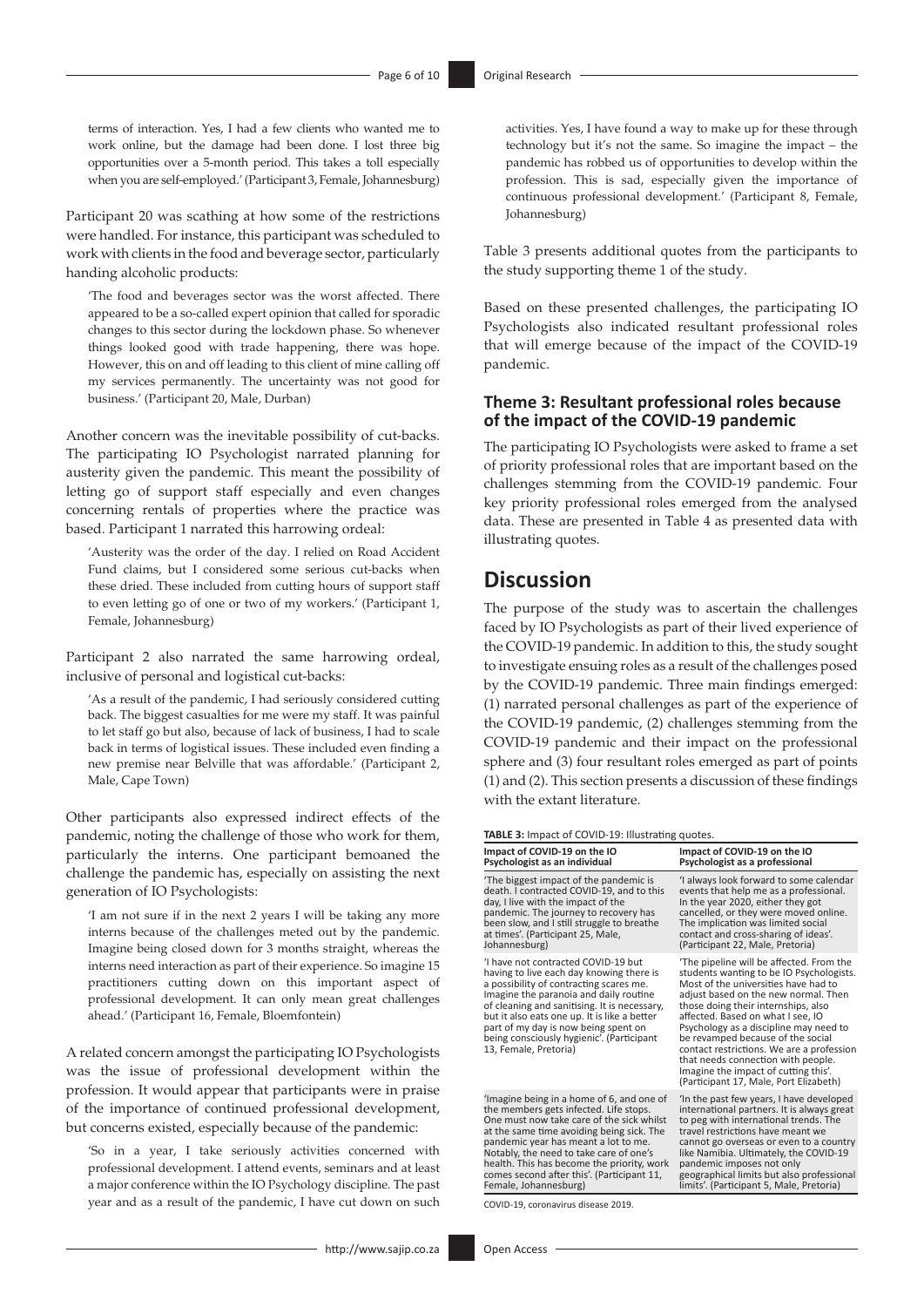| TABLE 4: Resultant professional roles: Illustrating quotes. |  |
|-------------------------------------------------------------|--|
|-------------------------------------------------------------|--|

| <b>Resultant professional roles</b>                                            | -ם -<br><b>Illustrating quotes</b>                                                                                                                                                                                                                                                                                                                                                                                                                                                                                                                                                                                                                                                                                                                                                                                                                                                                                                                                                                                                                                                         |
|--------------------------------------------------------------------------------|--------------------------------------------------------------------------------------------------------------------------------------------------------------------------------------------------------------------------------------------------------------------------------------------------------------------------------------------------------------------------------------------------------------------------------------------------------------------------------------------------------------------------------------------------------------------------------------------------------------------------------------------------------------------------------------------------------------------------------------------------------------------------------------------------------------------------------------------------------------------------------------------------------------------------------------------------------------------------------------------------------------------------------------------------------------------------------------------|
| IO Psychologists championing physical<br>and mental health                     | 'The pandemic period revealed the dual<br>relation between physical and mental<br>health. Being locked down gave some of us<br>time to exercise. I was fit and healthy. Going<br>forward, physical health becomes a<br>continued priority for me'. (Participant 23,<br>Female, Durban)<br>'Not working at the normal resulted in some<br>mental strain. One of the things I needed<br>during this difficult period was support<br>concerning my mental well-being. We do not<br>need any pandemic period to make us realise<br>the importance of mental well-being'.<br>(Participant 19, Male, Johannesburg)<br>'I think one of the things as a professional<br>body we should be promoting is related to<br>health. The pandemic was a direct threat to<br>our health. Our duty going forward is<br>prioritising this. Not just mental health but<br>also physical health'. (Participant 14, Male,<br>Johannesburg)                                                                                                                                                                       |
| IO Psychologists developing<br>technological skills and acumen                 | 'We need to be more tech-savvy in our<br>work. I am not talking about the basic<br>word-processing skills and developing apps<br>that assist the work we do. This is not<br>necessarily a re-definition of the work but<br>just using new tools to project it more'.<br>(Participant 22, Male, Pretoria)<br>'I think a post-COVID-19 world will rely a lot<br>on the use of technology. Given this, from<br>the university system, we need to make<br>sure that the products we are developing<br>not only have this acumen and skills but can<br>still have the same impact whilst using<br>technology'. (Participant 21, Male,<br>Johannesburg)<br>'At first, I struggled at the start of the<br>pandemic when everything went online. So<br>with my support team, we empowered<br>ourselves with needed work schedules and<br>including downloading project management<br>software and this helped to monitor what<br>everyone was doing and making it all link<br>into a collective effort. This is something I<br>wish we had explored before'. (Participant<br>15, Female, Pretoria) |
| IO Psychologists promoting innovative<br>professional learning and development | 'New themes appear to emerge as a result<br>of the COVID-19 pandemic. One of the<br>things we need to do is to encourage<br>learning within the profession continuously.<br>This includes even imparting skills and<br>knowledge that help us IO Psychologists to<br>be change agents'. (Participant 24, Male,<br>Pretoria)<br>'IO Psychologists need to speak to the issues<br>affecting organisations. Emerging themes<br>seeking for organisational responses that<br>are impactful in the midst of difficulty are<br>needed. A precursor is a need for<br>continuous professional development and<br>practitioners that speak to this. This is the<br>challenge going forward'. (Participant 22,<br>Male, Pretoria)<br>'I have decided to use the pandemic period<br>for further development. Many service<br>providers like Get Smart are providing such<br>opportunities. These are mostly online, and<br>I know this will come in handy when things<br>normalise. This is something I am<br>encouraging my other colleagues'.<br>(Participant 12, Female, Pretoria)                 |
| IO Psychologists developing support<br>networks and structures                 | 'The pandemic revealed that we are all cut<br>from the same cloth. However, we tend to<br>work in silos. At best, I found reaching out<br>with others during the pandemic helped in<br>terms of a support mechanism'. (Participant<br>10, Female, Cape Town)<br>'Our networks assist us in working together<br>around areas related to the work we do.<br>However, our networks do not extend in<br>dealing with matters of a personal nature or<br>tragedy. I think we need to extend ourselves<br>to be more relational and be there for each<br>other'. (Participant 7, Male, Port Elizabeth)<br>'Mental health issues are a reality,<br>especially amongst IO Psychologists. I know<br>of a tragic loss because of such issues. We<br>need to realise that those that help others<br>also need help. So part of the responsibility<br>is for a society of practitioners that help and<br>support each member'. (Participant 6, Male,<br>Cape Town)                                                                                                                                     |

COVID-19, coronavirus disease 2019.

The presented challenges as illustrated in the findings of this study appear to support views around the drastic changes that happen as a result of the COVID-19 pandemic (World Health Organization, 2020). This study narrowed the focus to a sample group of IO Psychologists in illustrating this change. Notably, the change appears to be a nexus between the personal and professional identity of the IO Psychologists. This link supports the theorising of Raju and Van Niekerk (2020) as to the idea of the compounding effect of the pandemic. In essence, through this change, the findings of the research attest to the acknowledged impact of the pandemic on how people work and how they live their lives (Bapuji et al., 2020).

The two presented challenges of the COVID-19 pandemic to the personal and professional identity potentially can pose a threat to the health and well-being of the IO Psychologists (Beckman et al., 2021). This has the potential to create both psychological and physical strain on the individual (Bakker & Demerouti, 2007). Addressing these personal and professional challenges stemming from the COVID-19 pandemic creates a platform to assist practitioners (Kelly, 2020). Whilst going through the identified challenges, focus should be on ensuing roles as a mechanism to assist IO Psychologists during this period of difficulty. The resultant roles appear to be framed on the consideration of the interaction between individual and social experiences (Carlson et al., 2017). In essence, findings appear to support some presented theoretical positions. For instance, the importance of human capabilities such as IO Psychologists as framed in the human capital theory (Bag & Gupta, 2019). There is a need to understand the challenges faced by such human capabilities and the means of coping (Hofmann & Rüsch, 2017). The findings of the study illustrate the importance of IO Psychologists as crucial human capabilities and the challenges and resultant roles of coping.

The study prioritises four roles as a response to the COVID-19 pandemic. These roles include: (1) the prioritisation of personal physical and mental health, (2) more technological skills and acumen needed to adjust to the challenges posed by the pandemic, (3) promotion of continued professional learning and (4) the necessity for support networks amongst practitioners. These roles should be seen as resources of coping with personal and professional situations. In essence, attesting support to the job demands-resources model (Bakker & Demerouti, 2007). The resultant roles can be seen to support the idea of Ryff (2013) of resources that can assist an individual to promote their well-being.

The study makes some important contributions. Firstly, through the resultant four roles of IO Psychologists because of the challenge of the pandemic, the answers call for research seeking an understanding of the new normal of working given the challenges of the pandemic (Handfield et al., 2020; Trautrims et al., 2020). Secondly, the findings of the study potentially extend understanding around emerging work on the impact of the COVID-19 pandemic not only at a societal level but also with a disciplinary angle (De Klerk et al., 2020;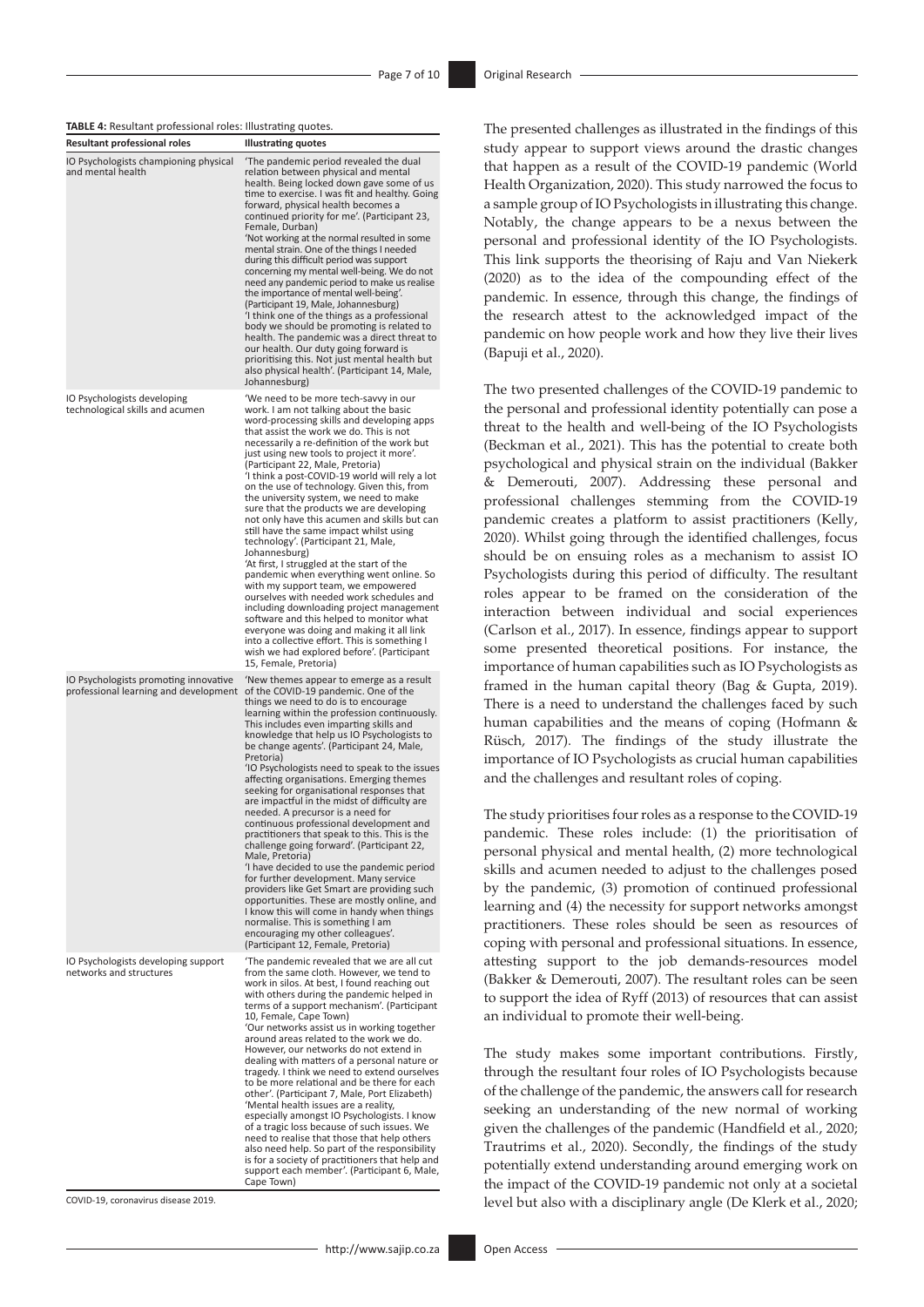Magezi & Manzanga, 2020). This has the potential to create a body of knowledge from which interventions can be made (Pillay & Barnes, 2020) especially within an important discipline such as Industrial Psychology (De jager-van Straaten et al., 2016). Given that the work of IO Psychologists is community centred, the presented findings assist in creating points of helping practitioners with their important role in the community. Thirdly, the presented professional roles (considering also the presented challenges) have the potential to help IO Psychologists shape the future themes of their profession in general and also to promote their general well-being. For instance, the promotion of technological acumen in the work of IO Psychologists, as found in this study, becomes a skill being recognised as important both in pre- and post-COVID-19 world. Technology such as telecommuting, virtual teams and cloud computing can then enhance the work of IO Psychologists (Li, 2016).

# **Implications**

Based on the findings of the study, some implications can be drawn. Firstly, there is a need to provide support services to IO Psychologists and their families in response to the pandemic's challenges. Despite IO Psychologists often being the people who provide support services, they also need a platform through which these support services can exist. Secondly, there is a need to prioritise the continuous professional development of IO Psychologists, especially during the pandemic. This development can be useful for the benefit of the IO Psychologists and for the profession. Thirdly, professional associations such as the Society for Industrial Organisational Psychology South Africa can take a further active step in providing a platform of expression for IO Psychologists. This can be to assist in providing support services and structures that help professionals. Responsibility should also be given to the IO Psychologists to develop skills and acumen needed to survive, especially in a post-COVID-19 world. These skills and acumen can be technological in nature and become important, especially given the global shift towards more online-based working. Implications can also be drawn based on how the next generation of IO Psychologists can and should be trained. Emphasis is on a balance between skills that assist in advancing the individual and those of the profession. This calls for a re-think of the IO Psychology curricular being taught, especially in universities. A need here is for a curricular that empowers the IO Psychologist in training to be ready for the ever-changing work context and for the world in general.

# **Limitations of the study**

Some limitations can be drawn from the study. Firstly, caution should be exercised when interpreting the study's findings, given the apparent challenges concerning sampling. The research relied on a convenience sample and does not represent all the registered IO Psychologists in South Africa. Secondly, all of the interviews were conducted online. Although this created an opportunity to actually conduct the interviews, it was a process that had its own difficulty.

In some cases, connectivity challenges emerged as a problem as most participating IO Psychologists worked from home. This created a challenge both around connectivity and the need to accommodate participants as they juggled between work and home demands. In some cases, some of the participating IO Psychologists requested the researcher to purchase data bundles to allow the interviews to take place. A final challenge concerned issues around the period during which the interviews were conducted. The data collection happened 2 months after the first lockdown announced by President Cyril Ramaphosa in March 2020. From December 2020, South Africa was believed to be going through a second variant of the COVID-19 pandemic. Furthermore, from January 2021, there was talk of a vaccine roll-out. These are important events happening. The data collection conducted during this study did not factor in these events. In essence, the framing of the impact and resultant roles to emerge were mostly confined to the pandemic's early experiences. Furthermore, there is also the challenge of retrospective bias, especially when asking participants to recall their experiences.

# **Future research**

Suggestions for future research can be made. Firstly, this study explored general challenges faced by IO Psychologists; there is thus a need to narrow focus on specific challenges and explore these further. For instance, an in-depth study could be warranted to understand aspects of work-home life balance amongst IO Psychologists especially during the pandemic period. Another interesting area of future research could be to explore the support mechanisms IO Psychologists rely on not necessarily as part of professional development but as individuals facing the pandemic challenges. Secondly, there is a need for more studies that could also incorporate other stakeholders who may work under the IO Psychologists' supervision. These could include interns and gauging their experiences related to their development in becoming professionals within the IO Psychology discipline. This can also provide useful information that assists in improving the practice in general. Future research can categorise the experience of IO Psychologists, considering the different levels and areas of expertise. This study provided a more general outlook, yet this narrowed focus can also help to understand the experience better within the same cohorts. Finally, new scales are being developed that are specific to COVID-19 concerns and perceptions. It would be interesting to conduct quantitative-based surveys that explore such experiences. This would further help improve understanding of the impact of the COVID-19 pandemic within the confines of the IO Psychology discipline.

# **Conclusion**

The study thus makes an important contribution to an important topic that deserves further interrogation. An opportunity here through understanding the challenges presented in this study could be proposing interventions that assist IO Psychologists in their personal and work roles. Through the resultant professional roles, the study reveals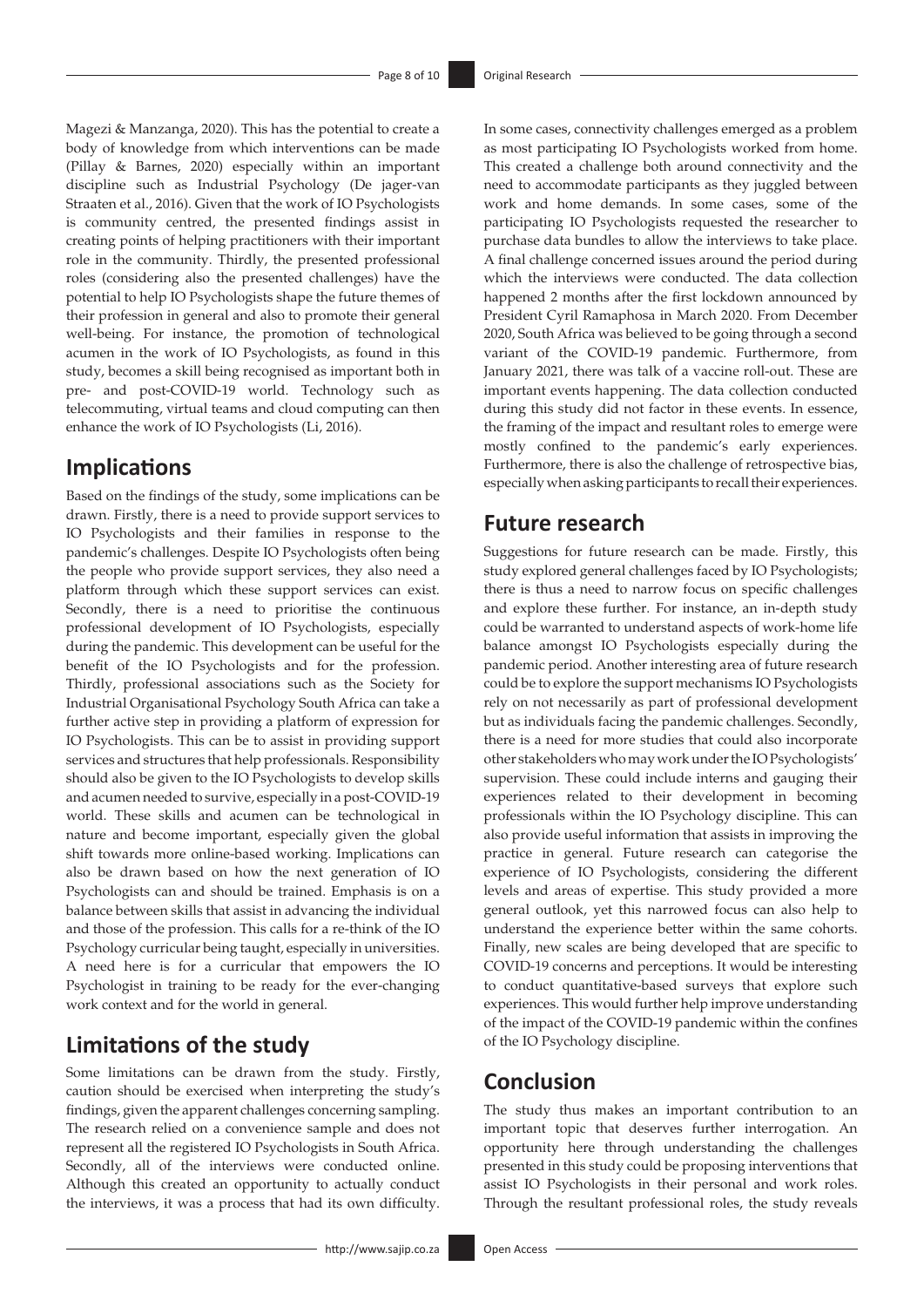priority issues as developmental in the work performed by IO Psychologists.

# **Acknowledgements**

The researchers acknowledge the role of the participants in sharing their stories with us.

### **Competing interests**

The authors declare that they have no financial or personal relationships that may have inappropriately influenced them in writing this article.

### **Authors' contributions**

W.T.C., A.K.M. and N.T. equally contributed to the research including the writing of this article.

### **Funding information**

The authors are grateful for funding for publication fees from the University of Fort Hare and Walter Sisulu University. Gratitude is also expressed to the African Research Group funded through the National Institute for the Humanities and Social Sciences (reference number: AMG20/1032) with academics based in Uganda, Zambia, Rwanda and Zimbabwe for constructive feedback given to an earlier draft of the manuscript.

### **Data availability**

Data sharing is not applicable to this article as no new data were created or analysed in this study.

### **Disclaimer**

The views and opinions expressed in this article are those of the authors and do not necessarily reflect the official policy or position of any affiliated agency of the authors.

## **References**

- Abdulamir, A.S., & Hafidh, R.R. (2020). The possible immunological pathways for the variable immunopathogenesis of COVID-19 infections among healthy adults elderly and children*. Electronic Journal of General Medicine, 17*(4), 202. [https://](https://doi.org/10.29333/ejgm/7850) [doi.org/10.29333/ejgm/7850](https://doi.org/10.29333/ejgm/7850)
- Adu, K.O., Mpu, Y., & Adu, E.O. (2020). Virtual learning: A Panacea for effective teaching and learning during and after COVID-19 pandemic. *KIU Journal of Education, 15*, 1.
- Akhter-Khan, S.C., & Wai, K.M. (2020). Can COVID-19 move Myanmar in the right direction? Perspectives on older people, mental health, and local organizations. *American Journal of Geriatric Psychiatry, 28*(9), 921–923. [https://doi.](https://doi.org/10.1016/j.jagp.2020.06.004) [org/10.1016/j.jagp.2020.06.004](https://doi.org/10.1016/j.jagp.2020.06.004)
- Akkermans, J., Richardson, J., & Kraimer, M.L. (2020). The COVID-19 crisis as a career<br>shock: Implications for careers and vocational behaviour. Journal of Vocational<br>Behaviour, 119. Retrieved from http://refhub.elsevier.c
- Atiku, S.O., Jeremiah, A., & Boateng, F. (2020). Perceptions of flexible work arrangements in selected African countries during the coronavirus pandemic. *South African Journal of Business Management, 51*(1), 1–10. [https://doi.](https://doi.org/10.4102/sajbm.v51i1.2285) [org/10.4102/sajbm.v51i1.2285](https://doi.org/10.4102/sajbm.v51i1.2285)
- Auer, M.R. (2021). Covid-19 crisis communications: The challenge for environmental organizations. *Environmental Science & Policy, 115*, 151–155. [https://doi.](https://doi.org/10.1016/j.envsci.2020.08.009) [org/10.1016/j.envsci.2020.08.009](https://doi.org/10.1016/j.envsci.2020.08.009)
- Bag, S., & Gupta, S. (2019). Examining the effect of green human capital availability in adoption of reverse logistics and remanufacturing operations performance. *International Journal of Manpower, 41*(7), 1097–1117. [https://doi.org/10.1108/](https://doi.org/10.1108/IJM-07-2019-0349) [IJM-07-2019-0349](https://doi.org/10.1108/IJM-07-2019-0349)
- Bakker, A.B., & Demerouti, E. (2007). The job demands-resources model: [State of the](https://doi.org/10.1108/02683940710733115) art. *Journal of Nanagerial Psychology, 22*(3), 309–328. https://doi.<br>[org/10.1108/02683940710733115](https://doi.org/10.1108/02683940710733115)
- Bapuji, H., De Bakker, F., Brown, J., Higgins, C., Rehbein, K., & Spicer, A. (2020). Business and society research in the times of the corona crisis. *Business & Society, 59*(6), 1067–1078. <https://doi.org/10.1177/0007650320921172>
- Barreto, L., Amaral, A., & Pereira, T. (2017). Industry 4.0 implications in logistics: an overview. *Procedia Manufacturing, 13*, 1245–1252. [https://doi.org/10.1016/j.](https://doi.org/10.1016/j.promfg.2017.09.045) [promfg.2017.09.045](https://doi.org/10.1016/j.promfg.2017.09.045)
- Baur, P.W. (2020). An examination of the impact of COVID-19 on the financial markets and how this directs investment into the market for fine art. *Journal of Economic and Financial Sciences, 13*(1), 1–22.<https://doi.org/10.4102/jef.v13i1.574>
- Bawa, A. (2020). *Against the backdrop of much uncertainty, universities were paying attention to three scenarios.* Pretoria: Universities South Africa (USAF).
- Beckman, A.L., Mechanic, R.E., Shah, T.B., & Figueroa, J.F. (2021). Accountable Care<br>Organizations during Covid-19: Routine care for older adults with multiple chronic<br>conditions. Healthcare, 9(1), 100511. https://doi.org/
- Bergh, Z. (2012). *Introduction to work psychology* (1st ed.). Cape Town: Oxford University Press.
- Blustein, D.L., Duffy, R., Ferreira, J.A., Cohen-Scali, V., Cinamon, R.G., & Allan, B.A. (2020). Unemployment in the time of COVID-19: A research agenda. *Journal of Vocational Behaviour, 119*. Retrieved from [http://refhub.elsevier.com/S0001-](http://refhub.elsevier.com/S0001-8791(20)30066-X/rf0010) [8791\(20\)30066-X/rf0010](http://refhub.elsevier.com/S0001-8791(20)30066-X/rf0010)
- Braun, V., Clarke, V., Hayfield, N., & Terry, G. (2019). *Thematic analysis*. Singapore: Springer.
- Bryman, A., Bell, E., Hirschohn, P., Dos Santos, A., Du Toit, J. Masenge, A., … Wagner, C. (2018). *Research methodology: Business and management context*. Cape Town: Oxford University Press.
- Carlson, J.R., Carlson, D.S., Zivnuska, S., Harris, R.B., & Harris, K.J. (2017). Applying the job demands-resources model to understand technology as a predictor of turnover intentions. *Computers in Human Behavior, 77*, 317–325. [https://doi.](https://doi.org/10.1016/j.chb.2017.09.009) [org/10.1016/j.chb.2017.09.009](https://doi.org/10.1016/j.chb.2017.09.009)
- Chinyamurindi, W.T. (2020a). *Learning in the time of Covid-19.* Retrieved from [https://](https://mg.co.za/article/2020-03-17-learning-in-the-time-of-covid-19/) [mg.co.za/article/2020-03-17-learning-in-the-time-of-covid-19/](https://mg.co.za/article/2020-03-17-learning-in-the-time-of-covid-19/)
- Chinyamurindi, W.T. (2020b). *Five ways academics can manage COVID-19 shutdown*[s.](https://theconversation.com/five-ways-academics-can-manage-covid-19-shutdowns-133947) Retrieved from [https://theconversation.com/five-ways-academics-can-manage](https://theconversation.com/five-ways-academics-can-manage-covid-19-shutdowns-133947)[covid-19-shutdowns-133947](https://theconversation.com/five-ways-academics-can-manage-covid-19-shutdowns-133947)
- Chinyamurindi, W.T. (2020c). "Breaking through the morass": Narratives of resistance and persuasion by individuals in creative economy careers. *African Review of Economics and Finance, 12*(2), 68–83.
- Cho, E. (2020). Examining boundaries to understand the impact of COVID-19 on vocational behaviours. *Journal of Vocational Behaviour*, 119. Retrieved from [http://refhub.elsevier.com/S0001-8791\(20\)30066-X/rf0015](http://refhub.elsevier.com/S0001-8791(20)30066-X/rf0015)
- Cilliers, F., & Flotman, A.P. (2016). The psychological well-being manifesting among<br>master's students in Industrial and Organisational Psychology. South African Journal<br>of Industrial Psychology, 42(1), 1-11. https://doi.o
- Cohen, L., Manion, L., & Morrison, K. (2018). *Research methods in education.* London: Routledge.
- Cox, J. (2020a). *Jobless claims soar past 3 million to record high*. CNBC. Retrieved from <https://www.cnbc.com/2020/03/26/weekly-jobless-claims.html>
- Cox, J. (2020b). *Coronavirus job losses could total 47 million, unemployment rate may hit 32%, fed estimates*. CNBC. Retrieved from [https://www.cnbc.com/2020/03/30/](https://www.cnbc.com/2020/03/30/coronavirus-job-losses-could-total-47-million-unemployment-rate-of-) [coronavirus-job-losses-could-total-47-million-unemployment-rate-of-](https://www.cnbc.com/2020/03/30/coronavirus-job-losses-could-total-47-million-unemployment-rate-of-) 32percentfed-says.html
- De Jager-van Straaten, A., Jorgensen, L., Hill, C., & Nel, J.A. (2016). Personal growth initiative among Industrial Psychology students in a higher education institution in South Africa. *South African Journal of Industrial Psychology, 42*(1), 1–11. [https://](https://doi.org/10.4102/sajip.v42i1.1283) [doi.org/10.4102/sajip.v42i1.1283](https://doi.org/10.4102/sajip.v42i1.1283)
- Del Giudice, M., Khan, Z., De Silva, M., Scuotto, V., Caputo, F., & Carayannis, E. (2017). The micro-level actions undertaken by owner-managers in improving cultural and<br>creative small and medium enterprises' sustainability practices: A United<br>Kingdom-Italy comparison. Journal of Organizational Behavior, 38(9), <https://doi.org/10.1002/job.2237>
- De Klerk, J.J., Joubert, M., & Mosca, H.F. (2021). Is working from home the new workplace panacea? Lessons from the COVID-19 pandemic for the future world of work. *South African Journal of Industrial Psychology, 47*, 1–14. [https://doi.](https://doi.org/10.4102/sajip.v47i0.1883) [org/10.4102/sajip.v47i0.1883](https://doi.org/10.4102/sajip.v47i0.1883)
- Demuyakor, J. (2020). Coronavirus (COVID-19) and online learning in higher institutions of education: A survey of the perceptions of Ghanaian international<br>students in China. *Online Journal of Communication and Media Technologies,*<br>10(3), e202018.<https://doi.org/10.29333/ojcmt/8286>
- Devlin, A.S. (2018). *The research experience. Planning, conducting and reporting research*. London: Sage.
- Di Pietro, G., Biagi, F., Costa, P., Karpiński, Z., & Mazza, J. (2020). *The likely impact of COVID-19 on education: Reflections based on the existing literature and international datasets*, EU R 30275 EN. Luxembourg: Publications Office of the European Union.
- Evans, P. (2019). Making an HRD domain: Identity work in an online professional community. *Human Resource Development International, 22*(2), 116–139. [https://](https://doi.org/10.1080/13678868.2018.1564514) [doi.org/10.1080/13678868.2018.1564514](https://doi.org/10.1080/13678868.2018.1564514)
- Ferreira, R. (2018). Writing a research proposal. In K. Maree (ed.), *Complete your thesis or dissertation successfully: Practical guidelines* (pp. 29–39). Cape Town: Juta.
- Guan, Y., Deng, H., & Zhou, X. (2020). Understanding the impact of the COVID-19<br>pandemic on career development: Insights from cultural psychology. Journal of<br>Vocational Behaviour, 119, 103498. https://doi.org/10.1016/j.jvb